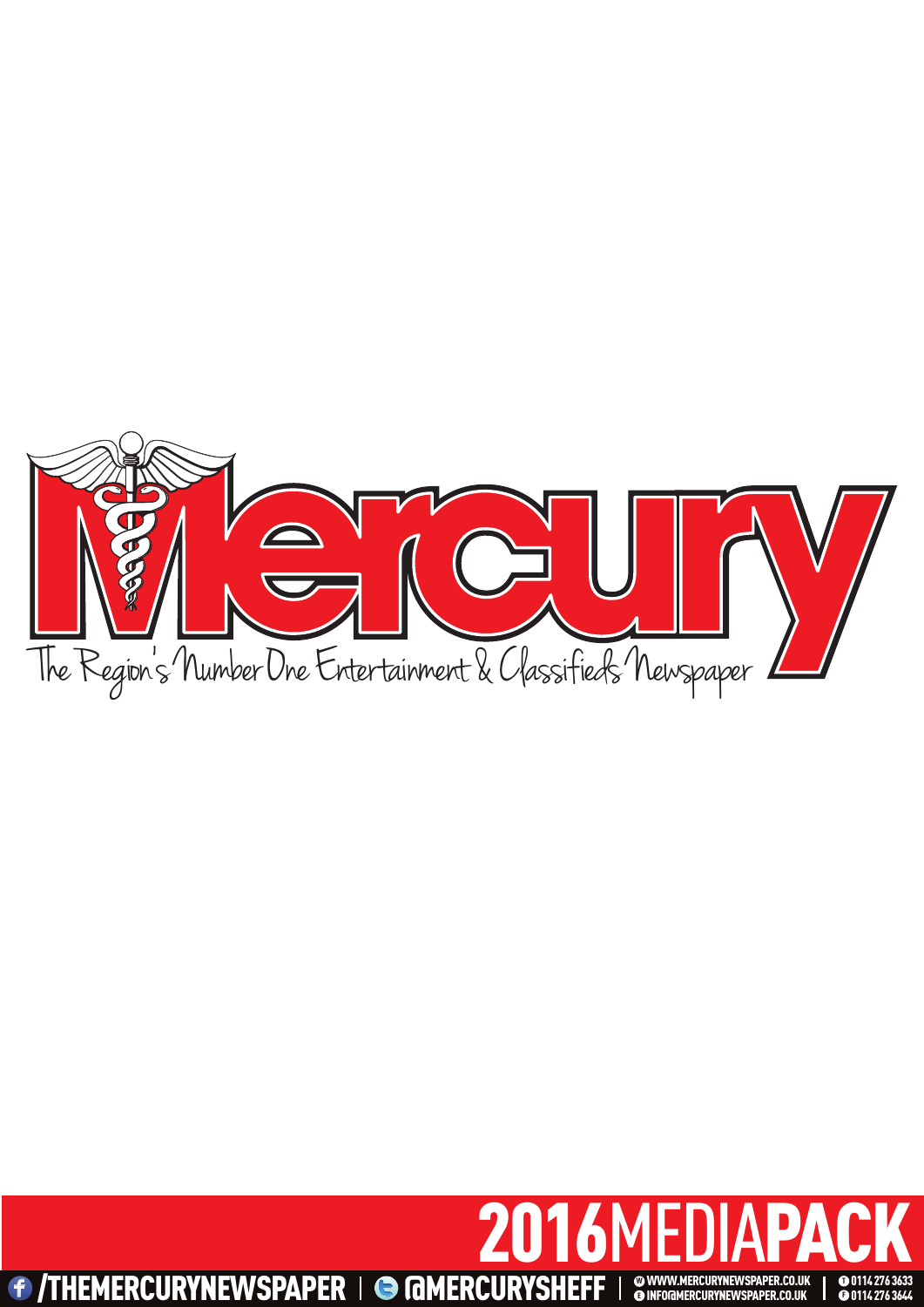# An introduction The Mercury

The Mercury is South Yorkshire's most popular weekly newspaper for events, advertising, classifieds, entertainment and live music news and reviews. Established for over twenty years, it regularly reaches an audience of over 50,000 in its printed form, with a further 5,000 views online weekly.

Available for free from major distribution centres such as Crystal Peaks, Frenchgate in Doncaster, the New Moor Market, Doncaster Market, Rotherham Market, Hillsborough Precinct and branches of Asda, Morrisons and Co-op supermarkets, we also enjoy a unique distribution channel through over 400 clubs, pubs, cafes and retail outlets across the region.

With our seven-day TV listings and comprehensive entertainment guide, we know that customers keep their copy for reference for the full week.

The Mercury offers high exposure advertising at extremely cost-effective rates.

Research statistics show:

- We have an average verified pick-up rate of over 98%
- 78% of our advertisers have used the Mercury continuously for six months or more
- 18% of our advertisers have advertised in the Mercury for over five years
- Six of our advertisers have been with us from the very first issue!

### Weekly & Regular Features include:

- 7 Day TV Guide
- Entertainment Listings for Local Venues
- Sheffield 50+ Organisation Feature
- Weekly Horoscopes
- **Mercury Motors**
- Time Out with Crossword, Jokes, Pub Quiz and Competitions
- Local Sport including Sheffield Wednesday, Sheffield United, Rotherham & Doncaster Rovers
- Fishing & Horse Racing columns
- Classifieds and the region's largest Holiday section

 We also run regular features including Weddings, Women's World and local area focuses.

/THEMERCURYNEWSPAPER | @ MERCURYSHEFF |

## testimonials

"We chose The Mercury to advertise the Fake Festival Tour due to it's good circulation and high readership. We were wanting to reach out to the community and deliver our key messages to our target audience. and we felt that The Mercury Newspaper achieved this for us. We would definitely use The Mercury Newspaper again to advertise events, as it helped to increase ticket sales, and gave our client a costeffective way to reach a wider audience."

#### Tori Oldridge, Bounce PR

"We have dealt with the team at The Mercury on several occasions over the past year and each time they have been friendly, helpful and professional, a pleasure to deal with."

> Karen Putland Williams Electrical

"Very pleased with the feature, editorial and images used. Professional service, turned around quickly and would recommend to other businesses in the area."

> John Holdsworth Bernard Brewery

## local press factfile

40 Million people read a local newspaper every week, making it the most widely read print medium in the UK.

Over 14.2 million adults read a local newspaper but do not read a national paper.

73.1% of 15-24 year olds read a local newspaper.

Over 70% of people act on the ads in local newspapers.

**@WWW.MERCURYNEWSPAPER.CO.UK**<br>@INFO@MERCURYNEWSPAPER.CO.UK

**0** 0114 276 3633 **d** 0114 276 3644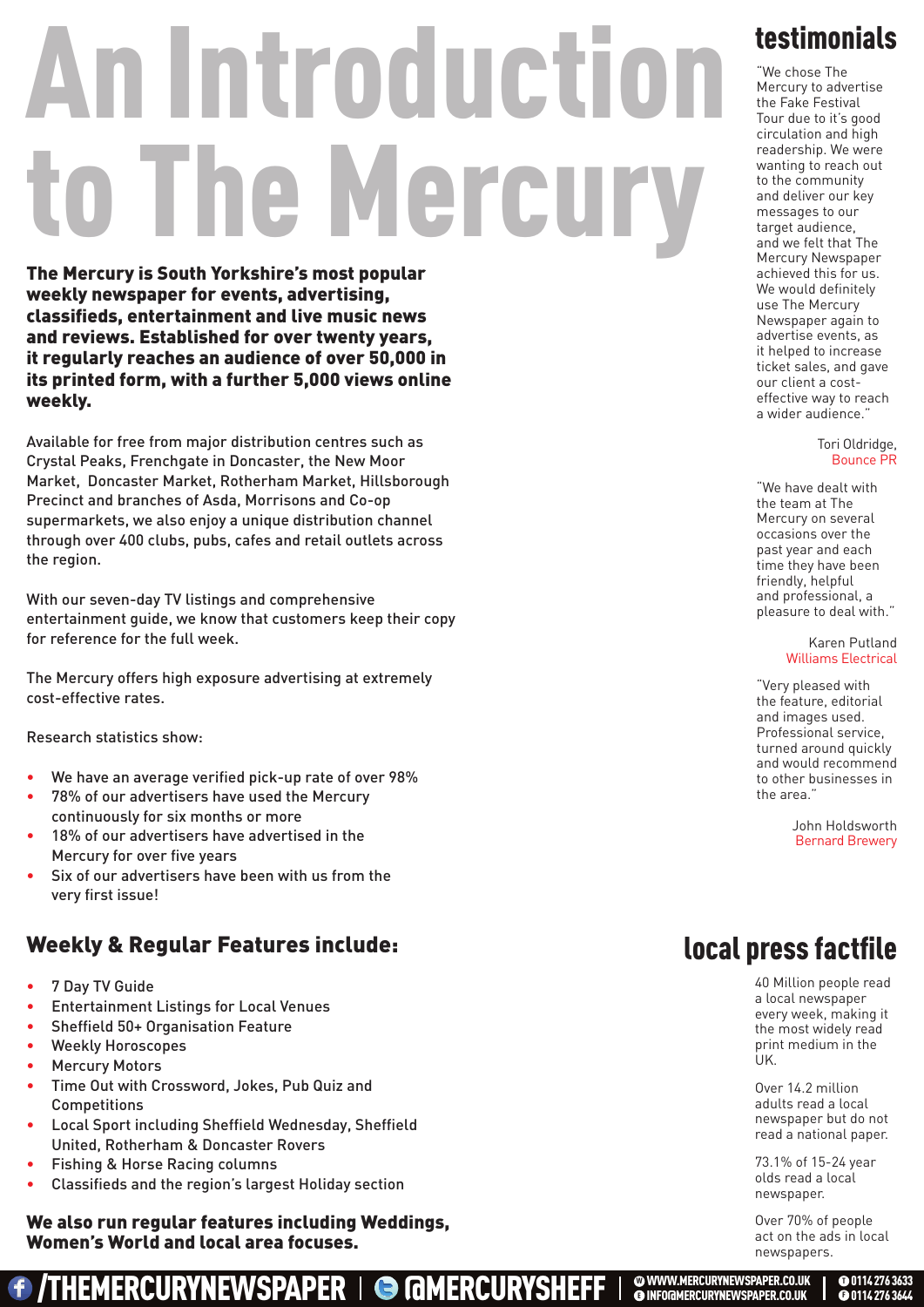

## local press factfile

- Covering 5 main regions (Sheffield, Barnsley, Chesterfield, Rotherham & Doncaster)
- Distributed through selected, ASDA, Morrisons & Co-op supermarkets
- Over 400 Independent outlets
- Large distribution points at Crystal Peaks Shopping Centre, Hillsborough Exchange, The Moor Market, Rotherham Market, Frenchgate Centre
- Online readership of over 5,000 per week

As part of our circulation we enjoy a niche distribution channel throughout Working Men's Clubs, Social Clubs and Pubs within the local area. Membership of these clubs within our region according to the Club & Institute Union (CIU) is approximately 154,000.

Advertising on local newspaper websites is 77% more likely to be believed and acted upon than advertising on other websites.

18.5 million more UK adults read a regional newspaper (39.5 Million) than to listen to commercial radio (21 million).

As a source of information about the local area, local newspapers are three times more popular than BBC News.

> **0** 0114 276 3633 **d** 0114 276 3644

/THEMERCURYNEWSPAPER | **@ MMERCURYSHEFF** | @www.mercurynewsPAPER.co.uk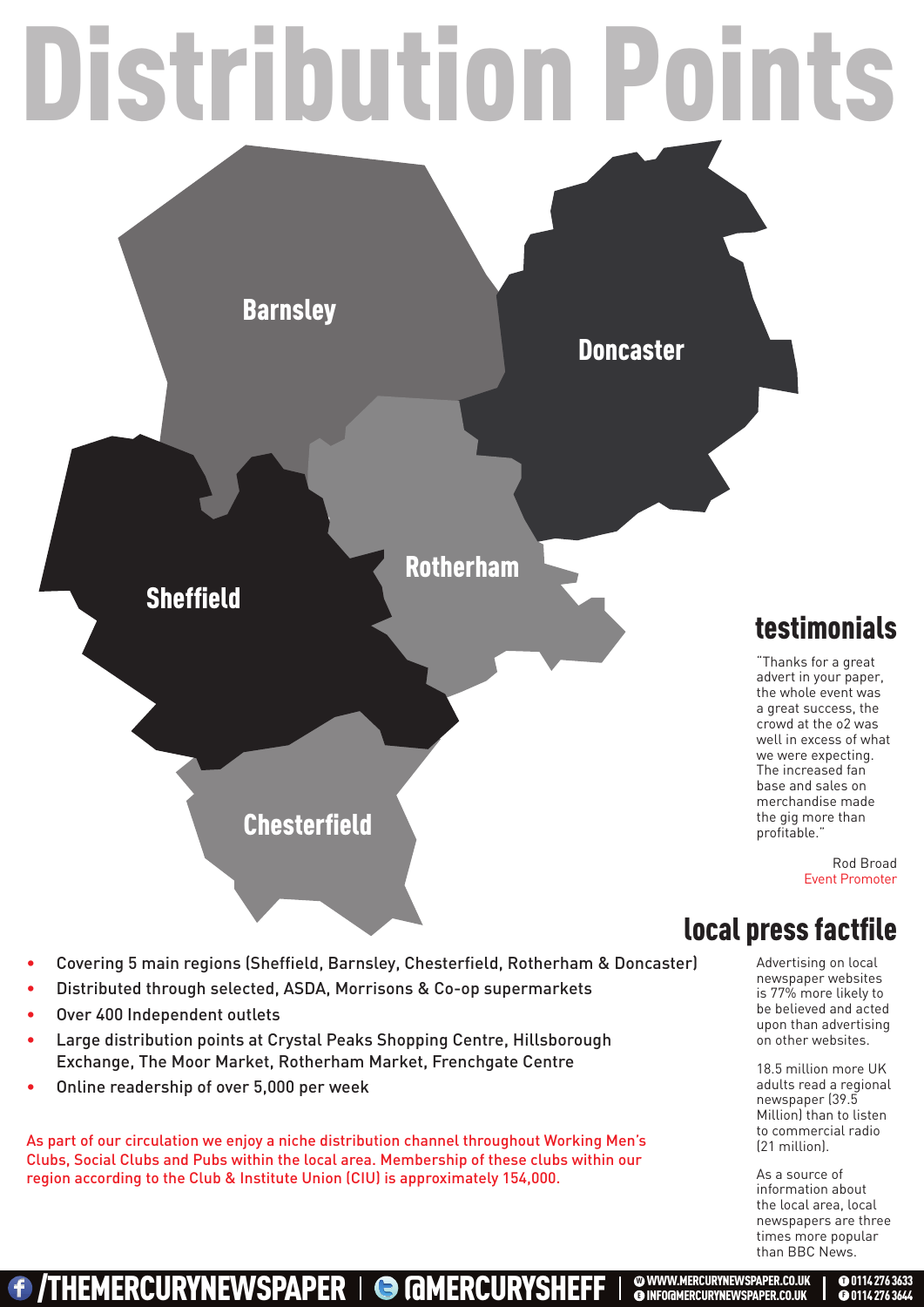# advertising rates

| 4 page 'Wrap' (Front Cover, Back Cover Inside Front & Back)  £1800 |  |
|--------------------------------------------------------------------|--|
|                                                                    |  |
|                                                                    |  |
|                                                                    |  |
|                                                                    |  |
|                                                                    |  |
|                                                                    |  |
|                                                                    |  |
|                                                                    |  |
|                                                                    |  |
|                                                                    |  |
|                                                                    |  |
|                                                                    |  |
|                                                                    |  |

### **Discounts**

| Discounted rates available for advertising within the entertainment section |  |
|-----------------------------------------------------------------------------|--|
|                                                                             |  |
|                                                                             |  |
|                                                                             |  |
|                                                                             |  |

### **Leaflets**

### Advertising features

We are able to offer special advertising features for your business, 4 page centre pull-out sections, double page spreads, advertorial features and further options are available.

**Features are ideal for anniversaries, refurbishments, re-locations or to simply promote your business with support from your customers and suppliers! Call 0114 276 3633 to see how we can help.**

**We also offer the regions most cost effective legal notice advertising.** Including: • Good Vehicle Notices • Licensing Act • All other forms of Public notices

### As part of our service we provide:

FREE professional artwork FREE editorial NO EXTRA CHARGE for Full Colour

## *f* /THEMERCURYNEWSPAPER | @ MERCURYSHEFF

## testimonials

"A refreshing yet obvious choice, the Mercury newspaper captures a unique and knowledgeable blend of creative graphic design, excellent messaging, high newspaper circulation, low cost advertising and all at local level so that my business can communicate with new customers today. Surprisingly affordable."

#### Matt Wilkinson Wilkinson Marketing

"Not only a great team of people to work with but a successful advertising tool the Mercury Newspaper it has proved to be a real success for us at Whitley Hall Hotel and we will continue to work with them in the future."

#### Kirsty Coster Head of Marketing Whitley Hall Hotel

"We advertise our Boiler Breakdown Protection with The Mercury. We have had a good response to these ads and are extremely happy with the service we have received from them. The staff are the most pleasant people you could ever deal with. Not only do they contact you for advertising with them but also keep you up to date on events etc that are coming up that they feel you would be interested in."

> Patricia Raffo Property Heatcare

> > **0** 0114 276 3633 **d** 0114 276 3644

We also provide a very competitive print & design service for our customers ranging from flyers & leaflets to bannes & websites. Call for details

<sup>e</sup> infO@merCurynewsPAPer.CO.uK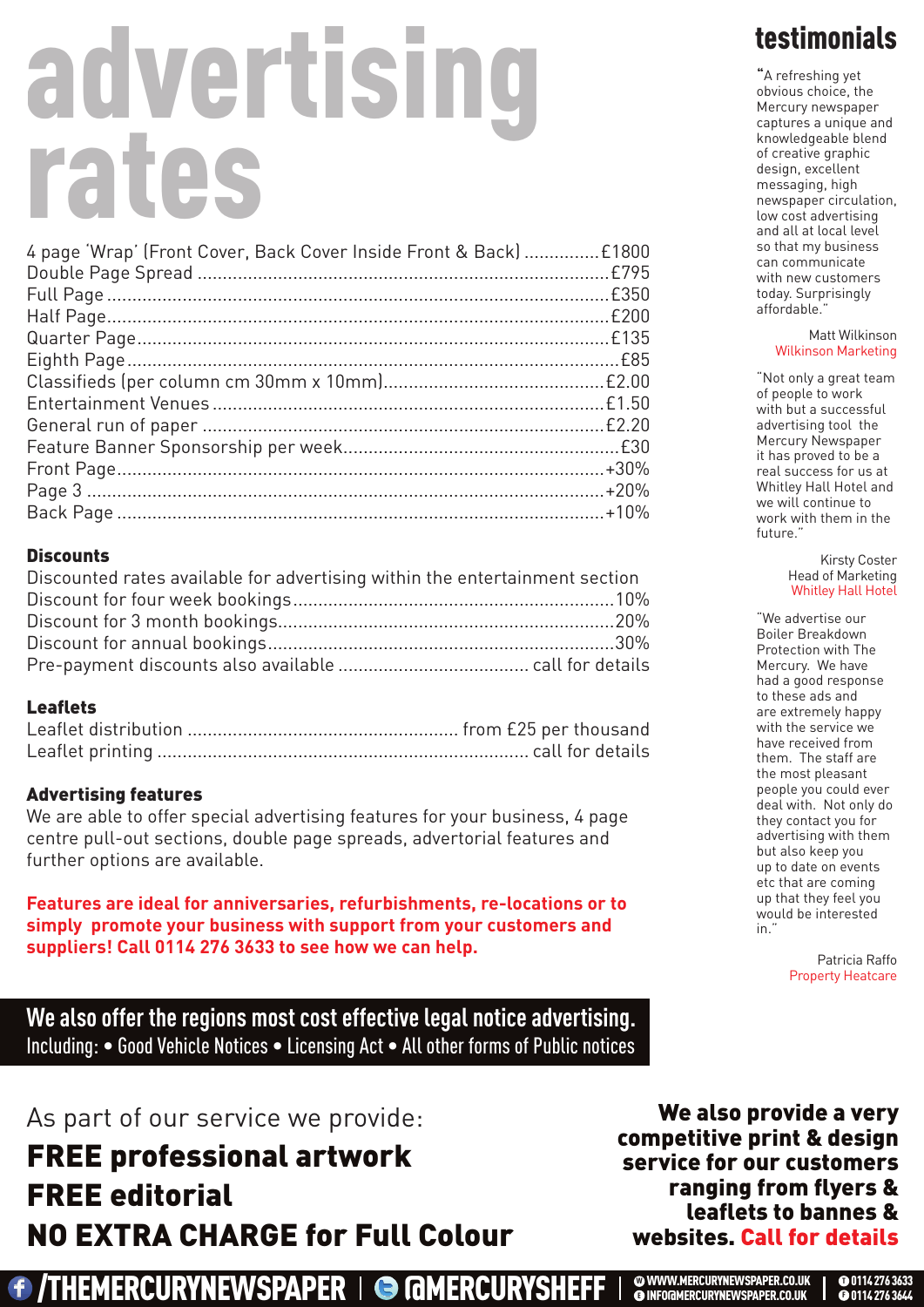

# social media

As well as the newspaper The Mercury also has a strong online presence with our website offering an online version of the paper, competitions and events. Several advertising opportunities are available on the website.

We also have social media outlets including Facebook, Twitter and a weekly email mailout all geared towards helping our customers.

THEMERCURYNEWSPAPER I @ MMERCURYSHEFF



**@WWW.MERCURYNEWSPAPER.CO.UK**<br>@INFO@MERCURYNEWSPAPER.CO.UK

**0** 0114 276 3633 **d** 0114 276 3644